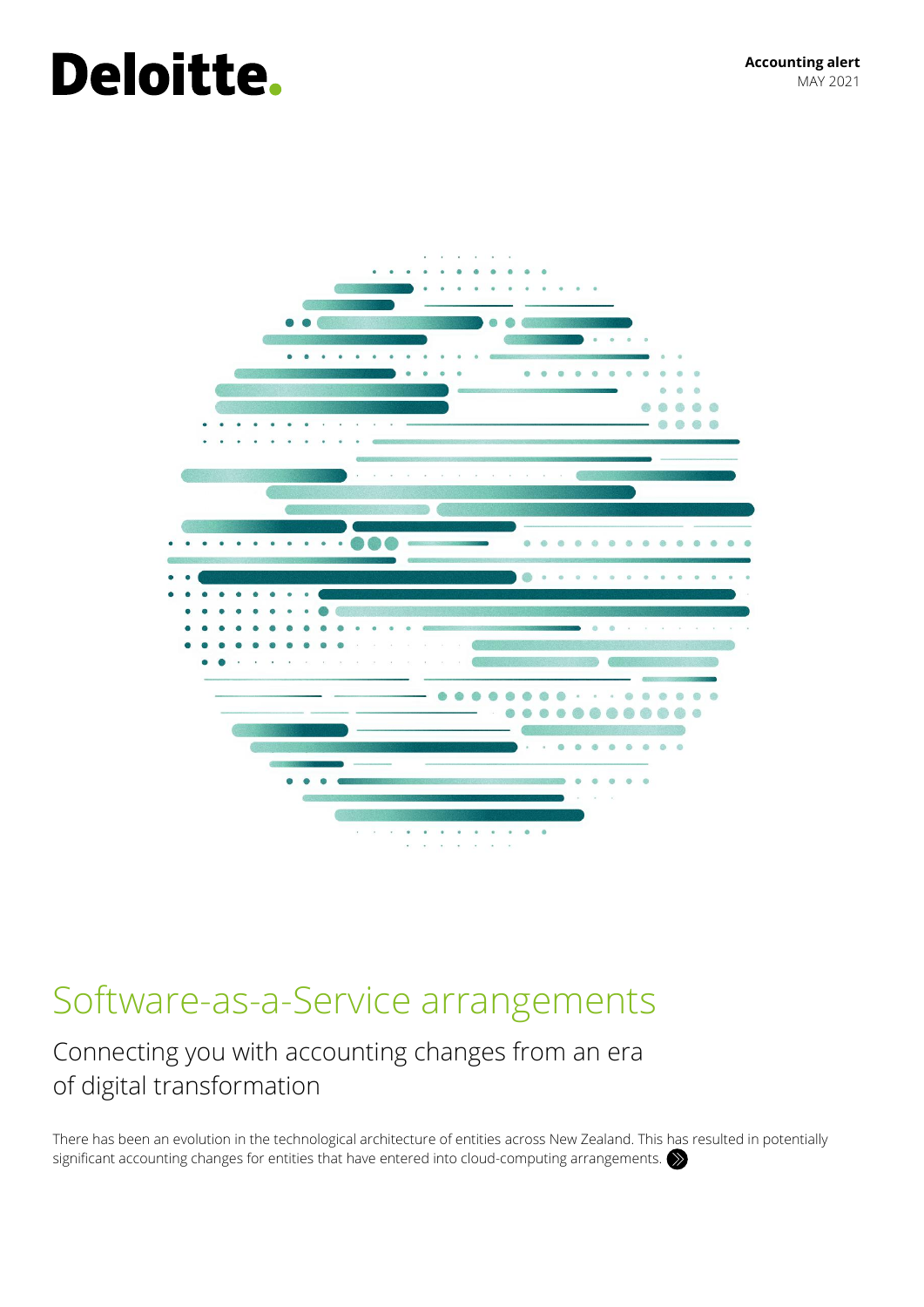- The IFRS Interpretations Committee (IFRIC®) has published two agenda decisions clarifying how arrangements in respect of a specific part of cloud technology, Software-as-a-Service (SaaS), should be accounted for. The agenda decisions do not address the accounting for other components of cloud technology such as Infrastructure-as-a-Service and Platform-as-a-Service
- The first agenda decision, published in March 2019, concludes that SaaS arrangements are likely to be service arrangements, rather than intangible or leased assets. This is because the customer typically only has a right to receive future access to the supplier's software running on the supplier's cloud infrastructure and therefore the supplier controls the intellectual property (IP) of the underlying software code
- The second agenda decision, published in April 2021, deals with specific circumstances in relation to configuration and customisation costs incurred in implementing SaaS:
	- In limited circumstances, certain configuration and customisation activities undertaken in implementing SaaS arrangements may give rise to a separate asset where the customer controls the IP of the underlying software code. For example, the development of bridging modules to existing on-premise systems or bespoke additional software capability
	- In all other instances, configuration and customisation costs will be an operating expense. They are generally recognised in profit or loss as the customisation and configuration services are performed or, in certain circumstances, over the SaaS contract term when access to the cloud application software is provided

This conclusion could result in a reduction in profit in a particular year, impacting measures such as earnings before interest and tax (EBIT), earnings before interest, tax, depreciation and amortisation (EBITDA) and profit before tax (PBT)

- Where a change in accounting policy is required, comparative financial information should be retrospectively restated to derecognise previously capitalised costs, where material, in accordance with NZ IAS 8 *Accounting Policies, Changes in Accounting Estimates and Errors*
- There may be several consequential impacts beyond the immediate accounting implications arising from the IFRIC agenda decisions that should be considered, e.g. the impact on business metrics and targets linked to profit measures.
- Although specific to for-profit entities, public benefit entities (PBEs) should also consider the implications of the agenda decisions for their SaaS arrangements. The first agenda decision as to whether the arrangement meets the definition of an intangible or a service is directly relevant since the PBE standard is based on the IASB's standard and has consistent definitions. The second agenda decision is also relevant in determining whether there is an asset or an expense and when to recognise the expense (when the service is delivered).

## **Introduction**

Recent years has seen a particularly sharp increase in the number of New Zealand entities embarking on digital transformation projects, many of which incur significant upfront implementation costs.

In March 2019, the IFRIC considered the accounting for SaaS arrangements (the first agenda decision) and [concluded](https://www.ifrs.org/news-and-events/updates/ifric/2019/ifric-update-march-2019/#12) that for many such arrangements the substance is that the entity has contracted to receive services rather than the acquisition (or lease) of software assets. This is because, in a cloud-based environment, the SaaS contract generally only gives the customer the right to receive access to the cloud provider's application software, rather than a license over the IP i.e. control over the software code itself.

In its agenda decision published in April 2021<sup>1</sup> (the second agenda decision), the IFRIC specifically considered how an entity should account for configuration<sup>2</sup> and customisation<sup>3</sup> costs incurred in implementing these (SaaS) service arrangements. In contrast with recently amended Generally Accepted Accounting Principles (United States) (US GAAP) accounting guidance, the IFRIC [concluded](https://www.ifrs.org/news-and-events/updates/ifric/2021/ifric-update-march-2021/#5) that these costs should be expensed, unless the criteria for recognising a separate asset are met. Therefore, this decision may have a significant impact on many entities, in both the private and public sectors, irrespective of size and industry.

l

<sup>1</sup> The second IFRIC agenda decision was finally published in April 2021 as an addendum to the [March 2021 IFRIC update.](https://www.ifrs.org/news-and-events/updates/ifric/2021/ifric-update-march-2021/)

<sup>&</sup>lt;sup>2</sup> Configuration, as described in the second agenda decision, involves the setting of various 'flags' or 'switches' within the application software, or defining values or parameters, to set up the software's existing code to function in a specified way.

<sup>&</sup>lt;sup>3</sup> Customisation, as described in the second agenda decision, involves modifying the software code in the application or writing additional code.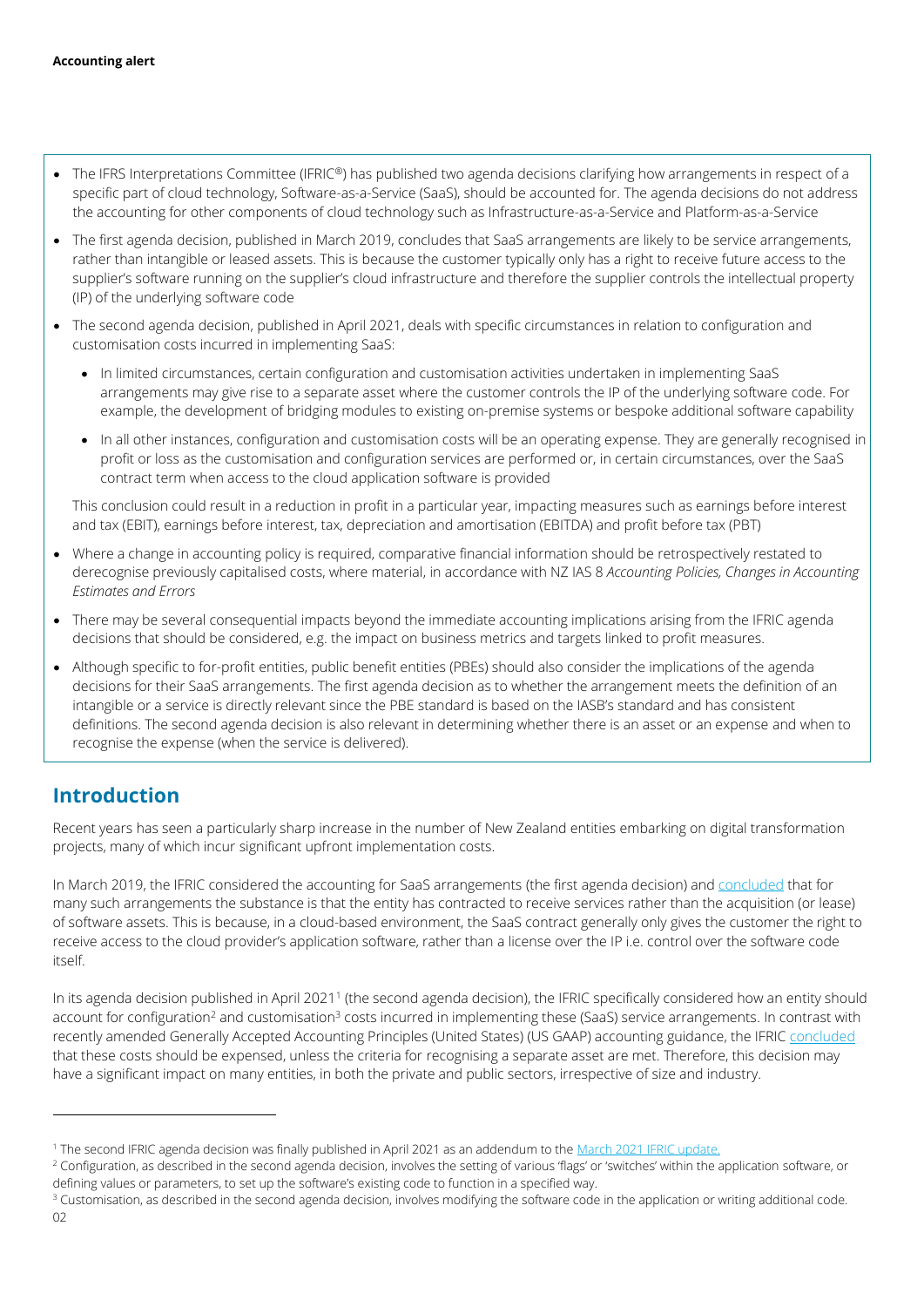## **The difference between on-premise and cloud models**

To understand the conclusions reached by the IFRIC, it is helpful to understand the differences between the traditional on-premise and cloudbased technology models.

Although the front-end appearance remains relatively consistent, there are distinct differences, as highlighted in the diagram, which result in the different accounting conclusions.

## **The accounting explained**

#### **SaaS arrangement – service or asset?**

而 Traditional on-premise model Cloud model Cloud model

- Purchased hardware and application
- software licenses Behind customer's firewall
- Customer obtains control over IP
- Rights only to access application software
- Behind cloud provider's firewall
- Cloud provider retains control over IP

The first agenda decision addresses the customer's accounting for a SaaS arrangement where the customer pays a fee in exchange for a right to receive access to the supplier's application software for a specified term. Specifically, the first agenda decision considers whether the customer receives a software asset at the contract commencement date or a service over the contract term.

A customer receives a software asset at the contract commencement date if either (a) the contract contains a software lease or (b) the customer otherwise obtains control of software at the contract commencement date. The IFRIC observed that a right to receive future access to the supplier's software running on the supplier's cloud infrastructure does not, in itself, give the customer any decision-making rights about how and for what purpose the software is used. Nor does it, at the contract commencement date, give the customer power to obtain the future economic benefits from the software itself and to restrict others' access to those benefits.

Consequently, the IFRIC concluded that a contract that conveys to the customer only the right to receive access to the supplier's application software in the future is neither a software lease, nor an intangible software asset, but rather a service the customer receives over the contract term.

However, a situation in which an intangible asset for a software licence could exist in a cloud-computing arrangement is when, at the inception of the arrangement:

- The customer has the contractual right to take possession of the software during the hosting period without significant penalty, and
- It is feasible for the customer to run the software on its own hardware or contract with another party unrelated to the supplier to host the software.

### **Accounting for configuration and customisation services in implementing SaaS**

The second agenda decision deals with specific circumstances in relation to configuration and customisation costs incurred in implementing SaaS arrangements by addressing, firstly, whether the customer recognises an intangible asset in relation to configuration or customisation of the application software, and, if an intangible asset is not recognised, how the customer accounts for the configuration or customisation costs.

### **Does the customer recognise an intangible asset in relation to configuration and customisation of the application software?**

In a SaaS arrangement, where the supplier controls the application software to which the customer has access (i.e. a service arrangement as concluded in the first agenda decision), the assessment of whether configuration or customisation of that software results in an intangible asset for the customer depends on the nature and output of the configuration or customisation performed. The customer would often not recognise an intangible asset because it does not control the software being configured or customised and those configuration or customisation activities do not create a resource controlled by the customer that is separate from the cloud software.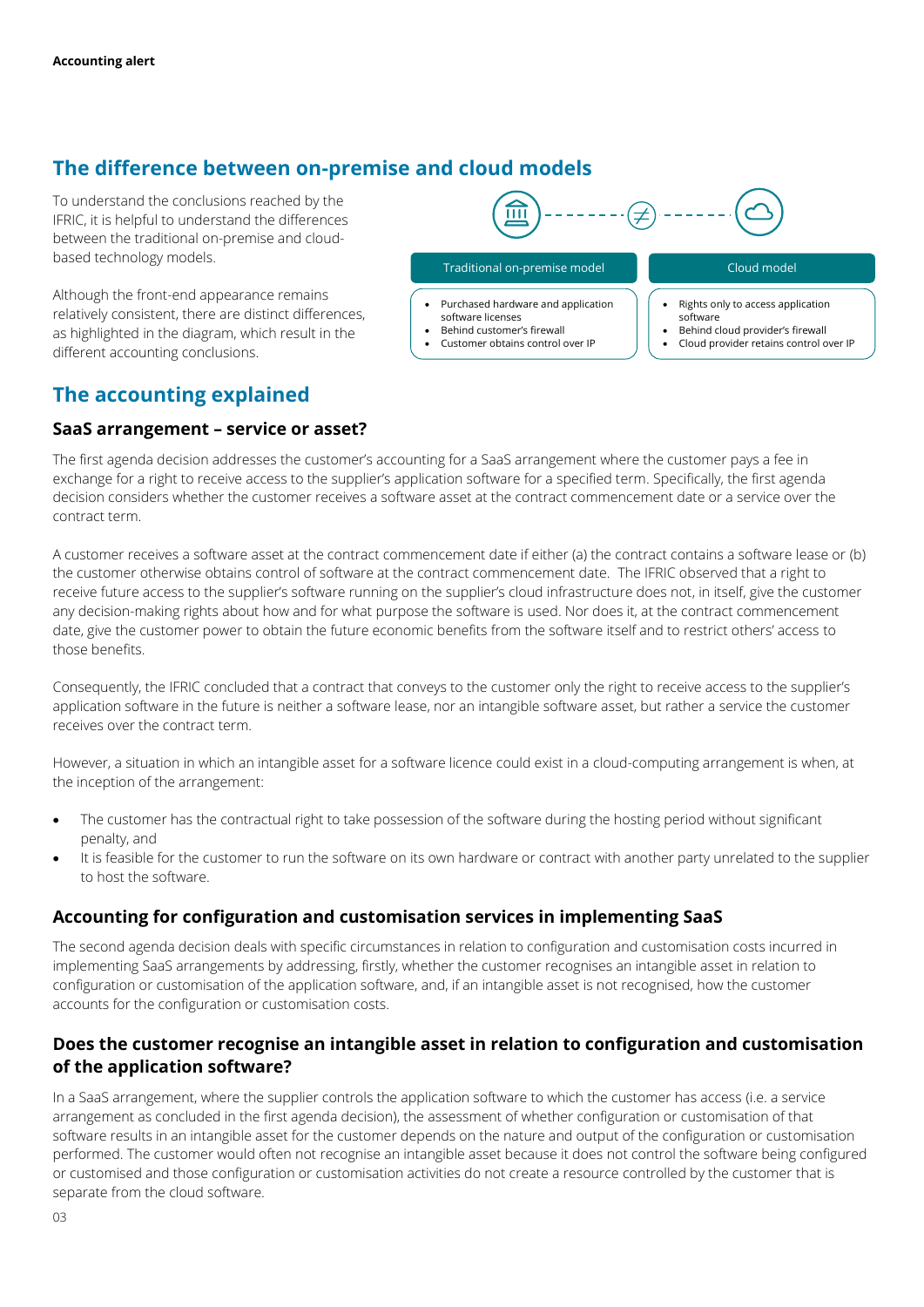Some entities choose to retain some of their legacy on-premise software to operate in combination with the new cloud-based software applications. These arrangements may result in, for example, the modification of existing or the development of new onpremise software to create additional functionality for the entity and to enable the existing on-premise software to connect with the cloud-based software applications, often referred to as bridging modules or Application Programming Interfaces (APIs). In determining whether to recognise the additional code as an intangible asset, the entity assesses whether the additional code meets the definition of an intangible asset and the recognition criteria in NZ IAS 38 *Intangible Assets*. PBEs will consider under PBE IPSAS 31 *Intangible assets* which has a consistent definition and recognition criteria.

#### **Definition – intangible asset** (NZ IAS 38: 8-17 or PBE IPSAS 31:16-25)

- An identifiable non-monetary asset (defined as a resource controlled by an entity)
- Without physical substance.

#### **Control**

#### (NZ IAS 38: 13-16 or PBE IPSAS 21:21-24)

- The power to derive future economic benefits for more than a year, and
- To restrict the access of other to those benefits.

#### **Recognition criteria**

#### (NZ IAS 38: 21-23 or PBE IPSAS 31:28-31)

- Future economic benefits to the entity is probable, and
- The cost of the asset can be measured reliably.

#### **Demonstrating control – whose assets are being enhanced or customised by the implementation activities?**

In SaaS arrangements, configuration and customisation activities are commonly performed on the internal infrastructure and software applications of the cloud service provider. In contrast, if these activities are performed on the customer's infrastructure and applications (i.e. 'behind the customer's firewall'), the activities likely represent the transfer of an asset that the customer controls because it enhances, improves or customises an existing on-premise software asset of the entity.



#### **Identifying whether the configuration and customisation costs in a SaaS arrangement result in an intangible asset controlled by the customer**

#### **Example 1**

Entity S enters into a non-cancellable SaaS arrangement with Customer T for a three-year term. As part of the arrangement, Entity S has agreed to perform certain activities to add functionality to the SaaS before the commencement of the contract term (i.e. customisation services) for an upfront fee. The added functionality is needed for the SaaS to work as intended by Customer T. To perform the customisation services, Entity S must make modifications to its software applications that will be used to provide the SaaS. Customer T can only access the added functionality through the SaaS and has no other rights to the enhancements, i.e. Entity S continues to retain ownership of the improvements.

Customer T does not control the customisation services it receives. Since the customisation services will take place behind Entity S's firewall, the functionality is added only to Entity S's assets, which Entity S controls. The services will not enhance, improve, or customise an asset that Customer T controls. Therefore, Customer T will not be able to capitalise this cost as a software asset in accordance with NZ IAS 38. Instead, the customisation services will be expensed by applying the second part of the IFRIC agenda decision explained in the section hereafter.

#### **Example 2**

Assume the same facts as in Example 1, except that Entity S has also agreed to perform other implementation activities before the commencement of the contract term (i.e. implementation services) for an upfront fee. These activities, which are performed on Customer T's assets, include customising Customer T's on-premise systems for communication with Entity S's on-premise systems.

In this scenario, the additional services enhance, improve, or customise Customer T-controlled assets (i.e. Customer T's on-premise systems). Therefore, the costs of customisation can be capitalised as a stand-alone software asset or part of the cost of an existing software asset provided the recognition criteria in NZ IAS 38 are met.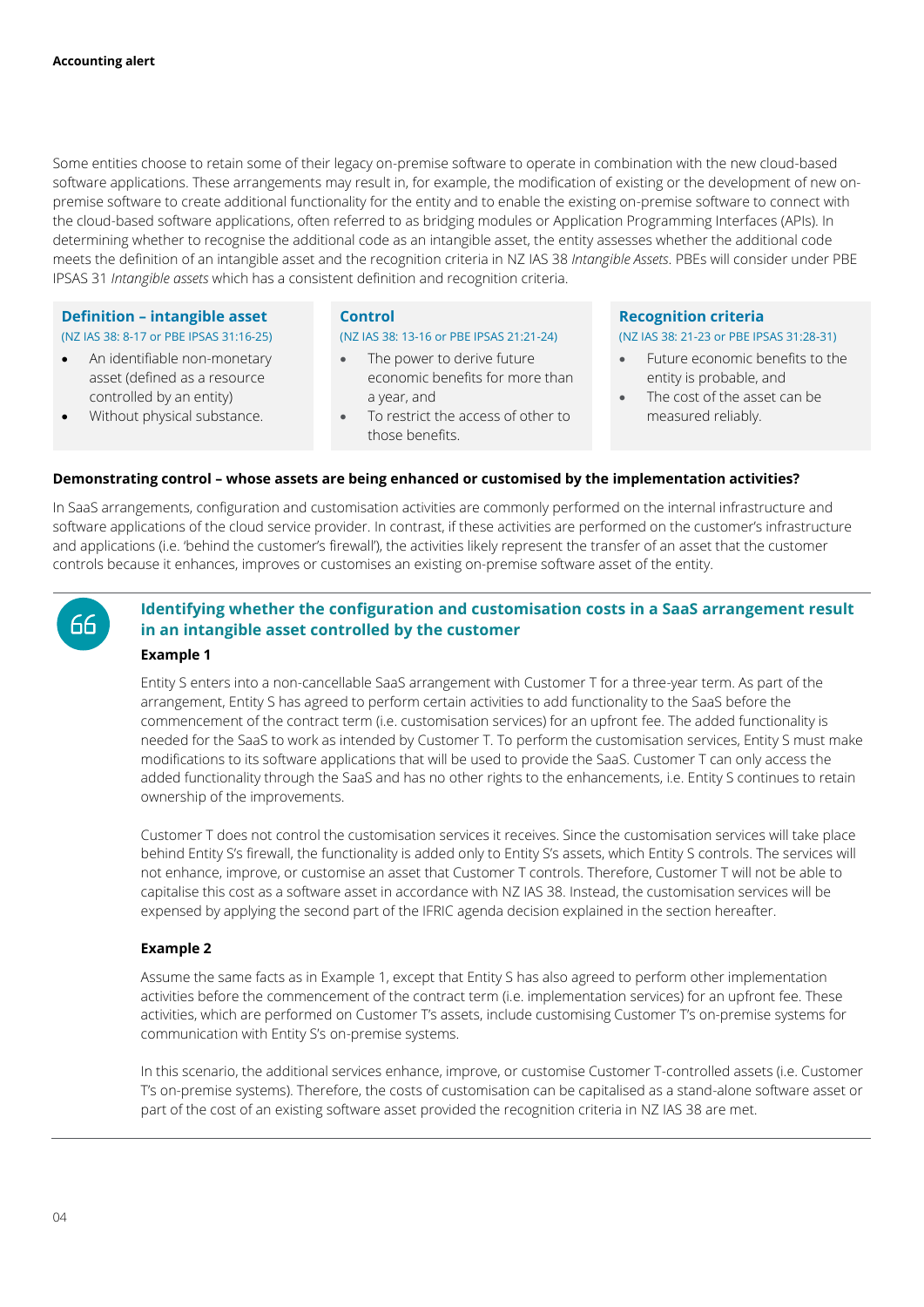### **If an intangible asset is not recognised, how does the customer account for the configuration or customisation costs?**

If the customer does not recognise an intangible asset in relation to configuration or customisation of the application software, it recognises the costs as an expense when it receives the configuration or customisation services in accordance with the contract between supplier and customer to deliver those services. The timing of when to recognise the costs as an expense will require the customer to determine the *nature* of the contract terms and *when* the supplier performs the configuration or customisation services.

In the absence of specific guidance in NZ IAS 38 to help the customer identify the *nature* of the services it receives and *when* the supplier performs those services, an entity is required to, in accordance with NZ IAS 8*,* refer to, and consider the applicability of, the requirements in NZ IFRS that deal with similar and related issues. Because NZ IFRS 15 *Revenue from Contracts with Customers* (the revenue standard) includes requirements that suppliers apply in identifying the promised goods or services in a contract with a customer, the IFRIC observed that analogising to the revenue standard to determine *when* the supplier performs the configuration or customisation services in accordance with the contract to deliver those services would be appropriate.

The decision tree below outlines how the second agenda decision applies to configuration and customisation costs incurred when implementing a SaaS arrangement, by separately considering contracts for services between the entity and:

- The supplier of the application software (including cases in which the supplier subcontracts services to a third party)
- A third party, and
- Employees or in-house contractors.



#### **Determination whether configuration and customisation services are distinct from the SaaS access**

NZ IFRS 15, paragraphs 27 to 29 deals with how an entity determines whether its promises to transfer goods or services to a [customer](https://dart.deloitte.com/iGAAP/home/ifrs-literature/ifrs-standards-linked-deloitte-accounting-guidance/international-financial-reporting-standards-linked-deloitte/international-financial-reporting-standards/ifrs-15/ifrs-15-revenue-from-contracts-with#SL185038788-311002) are separately identifiable (i.e. distinct performance obligations). A good or service that is promised to a [customer](https://dart.deloitte.com/iGAAP/home/ifrs-literature/ifrs-standards-linked-deloitte-accounting-guidance/international-financial-reporting-standards-linked-deloitte/international-financial-reporting-standards/ifrs-15/ifrs-15-revenue-from-contracts-with#SL185038788-311002) is distinct if both of the following criteria are met:

- The good or service is *capable* of being distinct (i.e. the customer can benefit from the good or service either on its own or together with other resources that are readily available to the customer), and
- The promise to transfer the good or service is distinct *within the context of the contract* (i.e. the entity's promise to transfer the good or service to the customer is separately identifiable from other promises in the [contract\)](https://dart.deloitte.com/iGAAP/home/ifrs-literature/ifrs-standards-linked-deloitte-accounting-guidance/international-financial-reporting-standards-linked-deloitte/international-financial-reporting-standards/ifrs-15/ifrs-15-revenue-from-contracts-with#SL185038771-311002).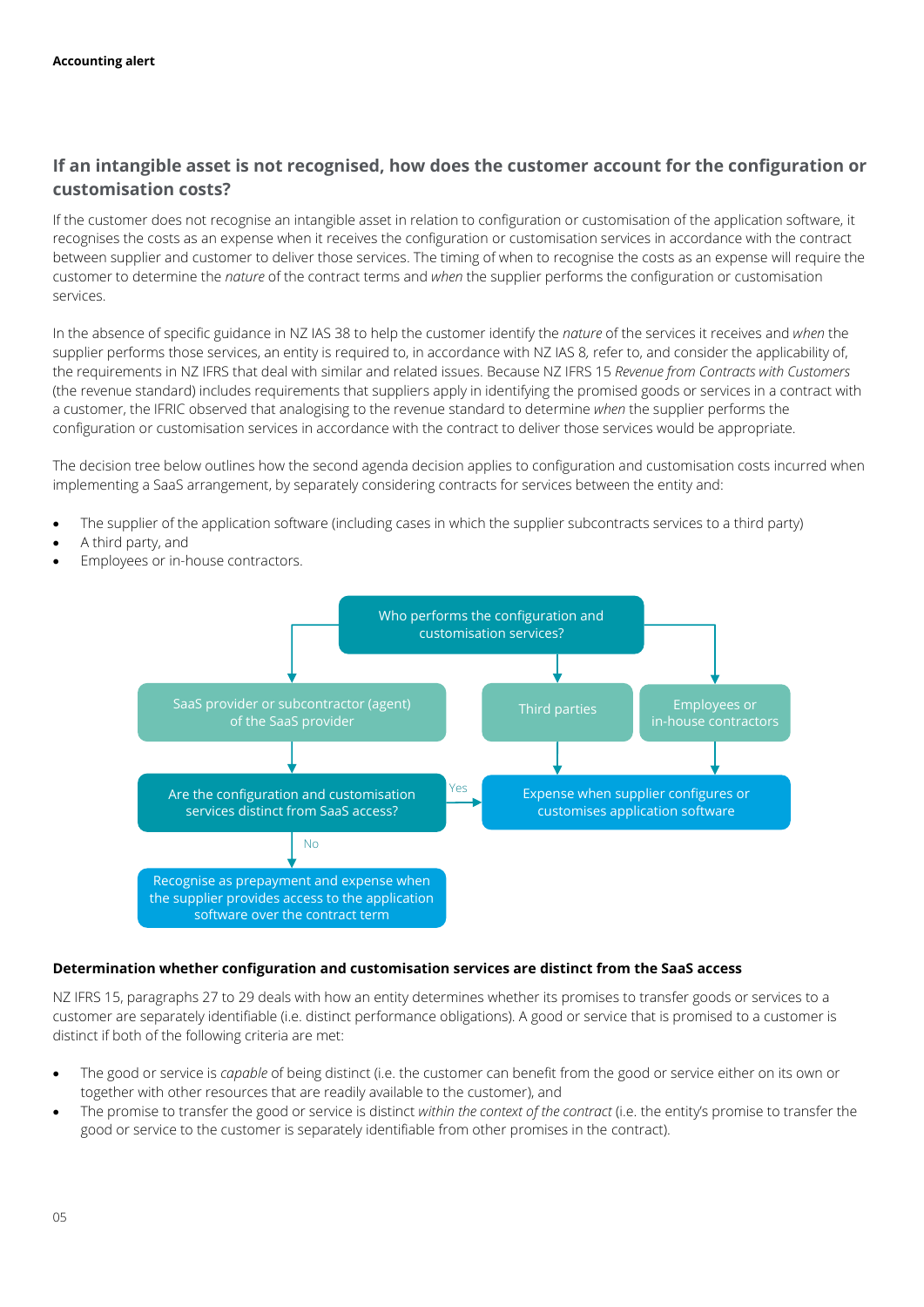NZ IFRS 15, paragraph 29 includes three factors that may indicate that two or more promises to transfer goods or services to a customer, in the context of the particular contract between the supplier and customer, would not be separately identifiable (i.e. not distinct and therefore a bundled performance obligation from the perspective of the supplier). These factors describe circumstances where:

- The entity provides a significant service of integrating the promised goods or services into a combined output
- One or more of the goods or services significantly modifies or customises, or are significantly modified or customised by, one or more of the other goods or services promised in the contract.
- The goods or services are highly interdependent, or highly interrelated.

The Basis for Conclusions on the revenue standard more specifically provides that in some industries, such as the software industry, the notion of inseparable risks is more clearly illustrated by assessing whether one good or service significantly modifies or customises another good or service. For example, an entity may promise to provide a customer with existing software and also promise to customise that software so that it will function with the customer's existing infrastructure such that the entity is providing the customer with a fully integrated system. In this case, if the customisation service requires the entity to *significantly* modify the existing software in such a way that the risks of providing the software and the customisation service are inseparable, the entity may conclude that the promises to transfer the software and the customisation service would not be separately identifiable and, therefore, those goods or services would not be distinct within the context of the contract.



#### **Thinking it through – Significant customisation and modification of the cloud-based software**

The degree of customisation and modification of the cloud-based software that would be deemed *significant* will be a matter of judgement and will require an understanding of entity's facts and circumstances.

Obtaining an understanding of the level of complexity and effort or specialist skills involved in performing the modifications and customisations may be a useful starting point to form a view of whether the configuration and customisation services performed by the supplier of the application software are distinct (i.e. separately identifiable) from the access to the application software over the contract term. Factors that could be considered include, but are not limited to:

| Indicating 'distinct'                                                                                                                     | Indicating 'not distinct'                                                                                                                                      |
|-------------------------------------------------------------------------------------------------------------------------------------------|----------------------------------------------------------------------------------------------------------------------------------------------------------------|
| Configuration and customisation services provided by<br>another party on a stand-alone basis (e.g. consulting<br>firms, SaaS competitors) | The implementation services significantly alter any<br>features or functionality of the SaaS                                                                   |
| The customer could use and benefit from the SaaS<br>arrangement without the configuration and customisation<br>services                   | Providing configuration and customisation services<br>require a highly specialised or complex skill set that<br>neither the customer nor third parties possess |

#### **PBE consideration**

In the absence of specific guidance in PBE Standards on how to account for configuration or customisation costs (if SaaS does not create an asset), PBEs will also need to consider the nature of the services it receives and when the supplier performs those services. Again it will need to apply PBE IPSAS 3 *Accounting Policies, Changes in Accounting Estimates and Errors*, to consider the applicability of the requirements in PBE standards that deal with similar and related issues. PBE IPSAS 9 *Revenue from Exchange Transactions* includes requirements that suppliers apply in recognising revenues from services so again this standard would be appropriate to apply to determine when the supplier performs the configuration and customisation services in accordance with the contract to deliver those services. PBE IPSAS 9 requires an entity to recognise revenue from services on a percentage of completion basis so the customer would also recognise the services received as the services are provided. PBE IPSAS 9 paragraph 18 also notes that it is necessary to apply the recognition criteria to the separately identifiable components of a single transaction in order to reflect the substance of the transaction. It does not have the substantial guidance that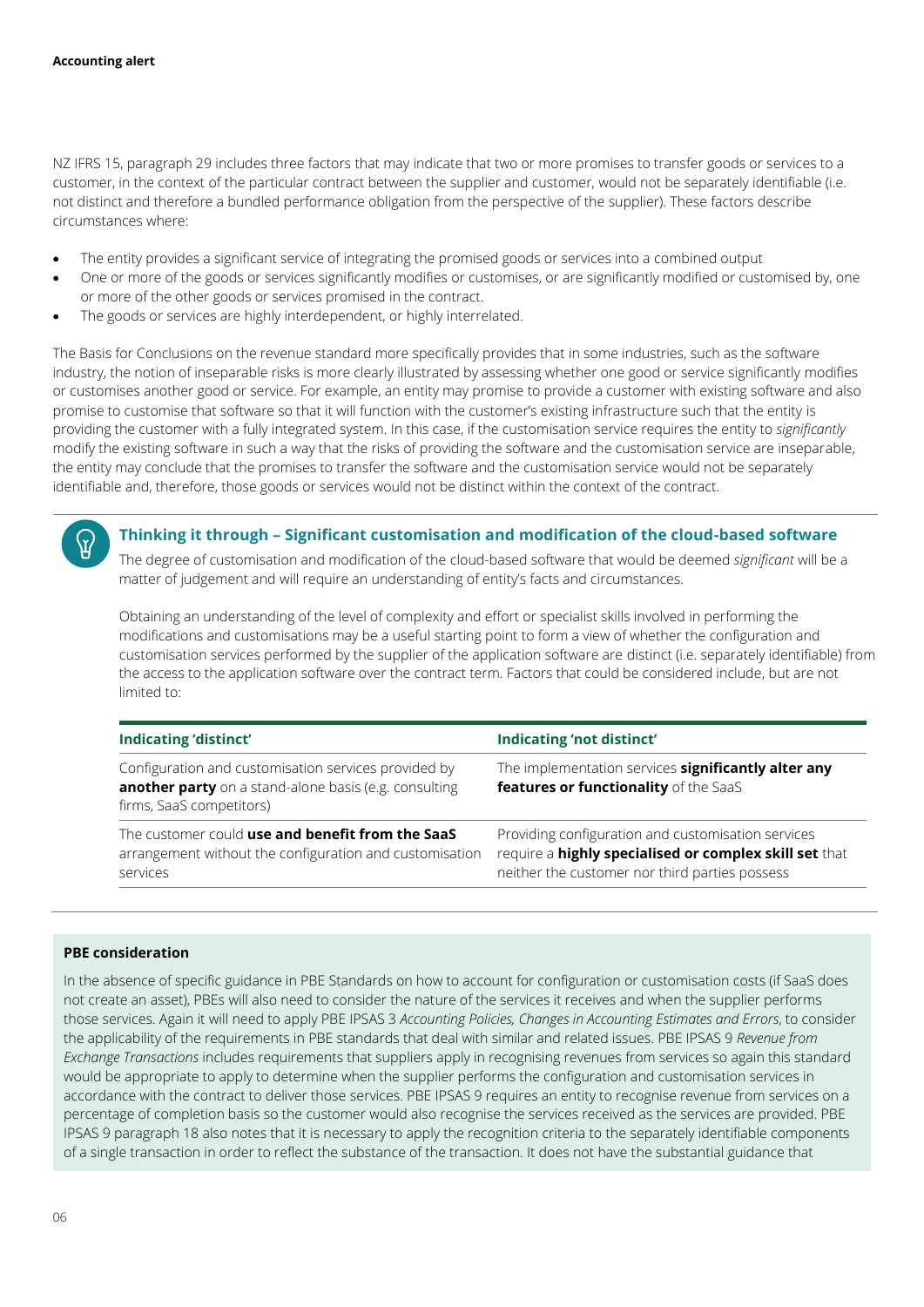NZ IFRS 15 has in relation to how to determine the separately identifiable components using the "distinct" criteria however it may be possible to analogise to this guidance under PBE IPSAS 3 which contemplates considering the most recent pronouncements of other standard setting bodies where these do not conflict with the PBE standards. In our view a similar analysis to that outlined above for for-profit entities would be appropriate for PBEs. PBEs should refer to the guidance in PBE IPSAS 23 *Revenue for non-exchange transactions* for SaaS arrangements that are considered non-exchange transactions.

### **Common implementation costs in SaaS arrangements**

Whilst the IFRIC only discussed configuration and customisation activities of implementing a SaaS arrangement, the full SaaS implementation includes a range of activities. The following table illustrates some examples (not all-inclusive) of typical costs incurred in SaaS arrangements and the likely accounting treatment of each.

| Implementation<br>stage            | <b>Activities</b>                                                                                                                                                                                                         | <b>Expense</b><br>or<br>capitalise | <b>Comment</b>                                                                                                                                                                                                                                                                                                                                                                                           |
|------------------------------------|---------------------------------------------------------------------------------------------------------------------------------------------------------------------------------------------------------------------------|------------------------------------|----------------------------------------------------------------------------------------------------------------------------------------------------------------------------------------------------------------------------------------------------------------------------------------------------------------------------------------------------------------------------------------------------------|
| Preliminary project<br>stage       | Selection of a provider                                                                                                                                                                                                   | $\epsilon$                         |                                                                                                                                                                                                                                                                                                                                                                                                          |
|                                    | Development of business case and<br>project plan                                                                                                                                                                          | E                                  |                                                                                                                                                                                                                                                                                                                                                                                                          |
| Installation and<br>implementation | Installation and set-up of purchased or<br>leased infrastructure (e.g. servers)                                                                                                                                           | $\mathsf{C}$                       | Property, plant and equipment or lease                                                                                                                                                                                                                                                                                                                                                                   |
|                                    | Configuration and set up of provider<br>offerings and customisation of provider<br>application software                                                                                                                   | E                                  | Where services are provided by the cloud<br>provider (not a third party), the timing of the<br>expense recognition will depend on whether the<br>services are distinct from the SaaS access (i.e.<br>expensed when software configured or<br>customised) or not (recognised as a prepayment<br>and expensed over the SaaS contract term when<br>access to the cloud application software is<br>received) |
|                                    | Development of bridging modules (or<br>APIs) to existing on-premise systems or<br>bespoke additional capability                                                                                                           | $\subset$                          | Where customer controls the IP over any code<br>written for the modification of existing or<br>development of new on-premise software                                                                                                                                                                                                                                                                    |
| Data conversion                    | Including purging or cleansing of existing<br>data, reconciliation or balancing of the<br>old data and the data in the new system,<br>creation of new or additional data, and<br>conversion of old data to the new system | E                                  |                                                                                                                                                                                                                                                                                                                                                                                                          |
|                                    | Purchased data conversion software                                                                                                                                                                                        | $\mathsf{C}$                       | Although if only used for a single project, the<br>useful life may be relatively short                                                                                                                                                                                                                                                                                                                   |
| Post<br>implementation             | Employee training costs                                                                                                                                                                                                   | $\mathsf{E}$                       |                                                                                                                                                                                                                                                                                                                                                                                                          |
|                                    | Purchase of training materials, e-<br>learnings and user manuals                                                                                                                                                          | $\mathsf{C}$                       |                                                                                                                                                                                                                                                                                                                                                                                                          |
|                                    | Development of training materials,<br>e-learnings and user manuals                                                                                                                                                        | $\mathsf C$                        |                                                                                                                                                                                                                                                                                                                                                                                                          |
|                                    | Testing and ongoing maintenance<br>activities                                                                                                                                                                             | E.                                 |                                                                                                                                                                                                                                                                                                                                                                                                          |
|                                    | Ongoing access to SaaS                                                                                                                                                                                                    | $\mathsf E$                        |                                                                                                                                                                                                                                                                                                                                                                                                          |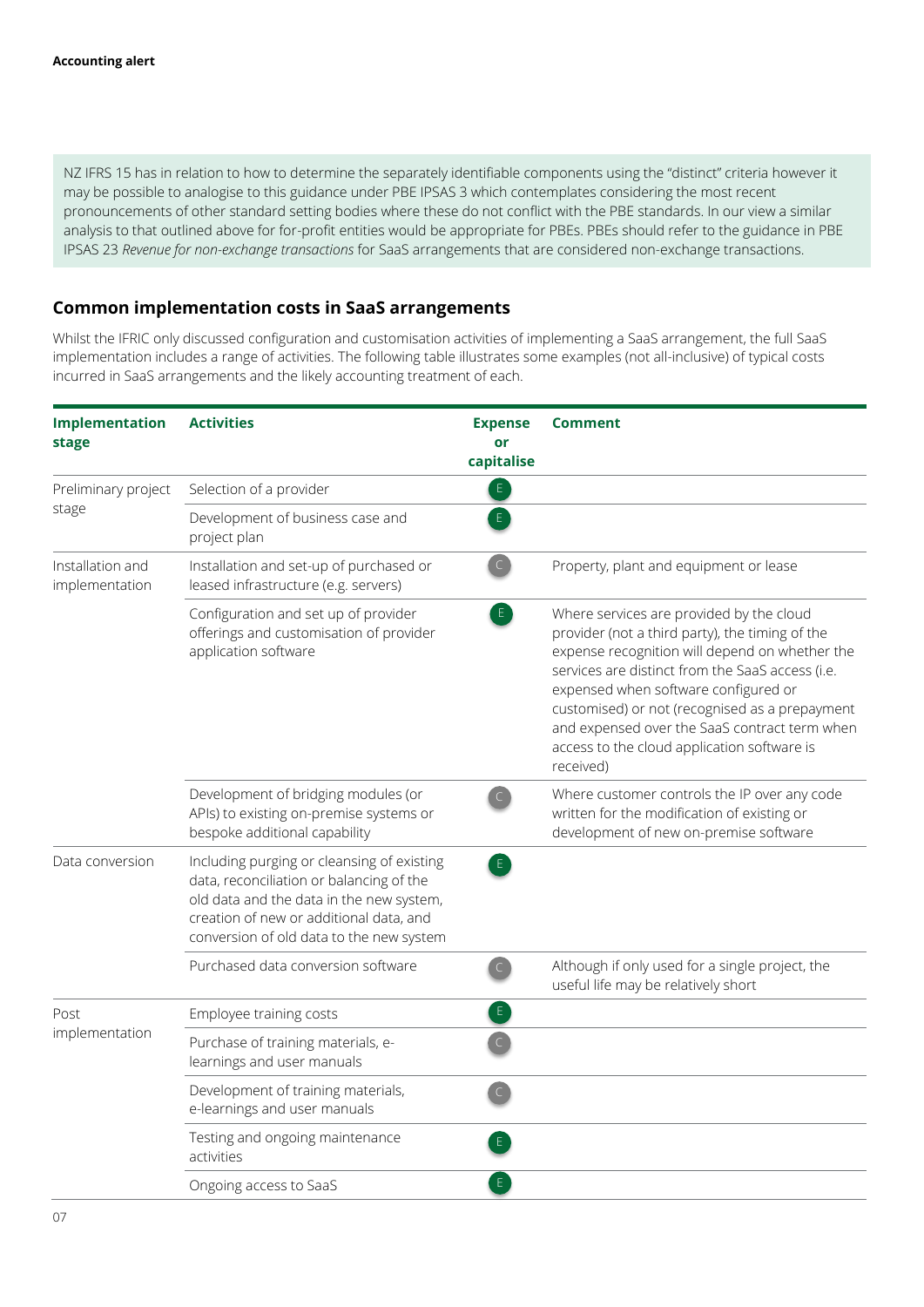## **Practical implications of the IFRIC agenda decisions**

#### **Previously capitalised configuration and customisation costs**

Where an entity's current accounting policy for SaaS arrangements is inconsistent with the conclusions reached in the IFRIC agenda decisions, its implementation will result in a change in accounting policy<sup>4</sup>, resulting, where material, in a retrospective restatement of historical financial information in accordance with NZ IAS 8.

#### **Retrospective period**

NZ IAS 8 requires an entity to apply an accounting policy change retrospectively as if the entity had always applied the new policy, except to the extent it is impracticable to do so.

#### **When to implement the agenda decisions**

Implementing the latest IFRIC agenda decisions is expected to have a significant impact on many entities. Unlike new accounting standards with a specific future application date with some lead time, IFRIC agenda decisions have no effective date.

The International Accounting Standards Board and the IFRIC refer to entities being entitled to 'sufficient time' to implement changes that result from an agenda decision published by the IFRIC. However, entities are expected to undertake the analysis required to quantify the impact of the most recent IFRIC agenda decision and reflect any adjustments required in its financial statements as soon as possible. The exact timeline will depend on each company's particular facts and circumstances and will require judgement. However, the expectation is that, in most cases, entities will have completed the implementation as part of the 30 June 2021 reporting.

If necessary, entities should be in a position to explain their implementation process and, if material, consideration should be given to whether disclosure related to the accounting policy change is required in periods prior to making a retrospective restatement.

#### **Impact of retrospective restatement on the primary statements**

The following diagram outlines the typical impact expected of a retrospective restatement of historical financial results in an entity's primary financial statements upon implementation of the IFRIC's agenda decisions.

To note, in the year of a SaaS implementation, a reduction in profit (and related impact on retained earnings) will typically be evident, resulting from the expenditure of configuration and customisation costs incurred upfront. In future years, over the life of the SaaS contract, ongoing costs incurred for the SaaS access will be recognised as operating expenses with no further amortisation expense which may, in certain cases, result in an increase in profits.

| <b>Statement of</b><br>financial position | <b>Statement of</b><br>comprehensive income | <b>Statement of</b><br>cashflows     |
|-------------------------------------------|---------------------------------------------|--------------------------------------|
| Total assets                              | Operating expenses                          | Operating cash outflows              |
| Net assets                                | Amortisation expenses                       | Investing cash outflows <sup>5</sup> |
| Retained earnings                         | Profit                                      |                                      |

#### **PBE consideration**

While PBEs are not required to comply with IFRIC agenda decisions, given interpretation is likely to be similar, PBEs should consider whether to change accounting policies in accordance with PBE IPSAS 3.

l

<sup>4</sup> Refer to the paper Agenda decisions—[time is of the essence \(March 2019\)](https://dart.deloitte.com/UKGAAP/ov-resource/9deb08f2-37ac-11ea-bd31-f1d6436797f8.html) written by Sue Lloyd (Vice-Chair of the International Accounting Standards Board (the Board) and Chair of the IFRIC).

<sup>&</sup>lt;sup>5</sup> In accordance with NZ IAS 7 *Statement of Cashflows* (paragraph 16), only expenditures that result in a recognised asset are eligible for classification as investing activities. The cost of implementing SaaS arrangements that are expensed will therefore not meet the criteria to be classified as part of cashflows from investing activities and should be classified as cashflows from operating activities.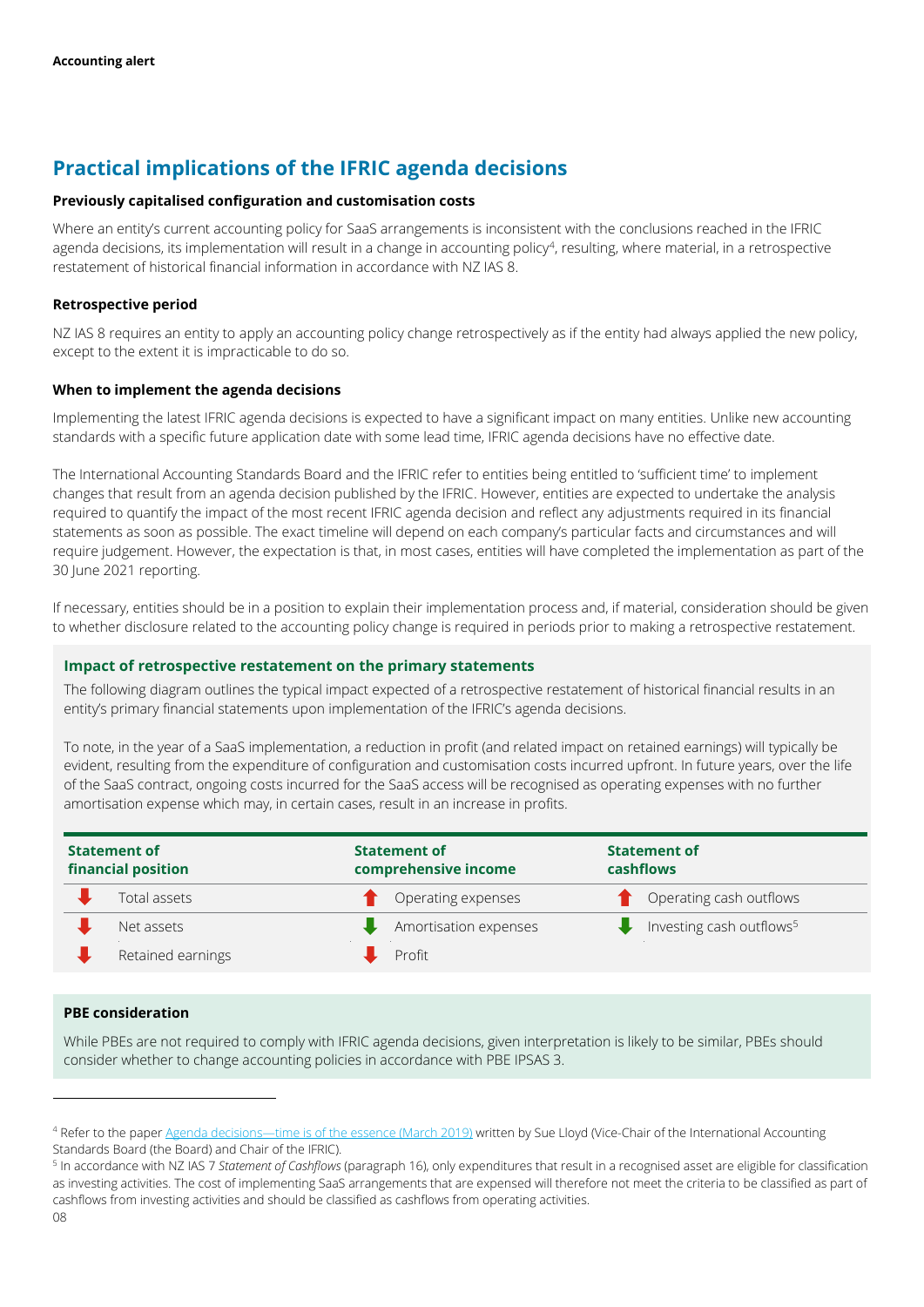#### **Illustrative note disclosures**

#### **A. Implementation of IFRIC agenda decision and new accounting policy**

During the year, the Company revised its accounting policy in relation to upfront configuration and customisation costs incurred in implementing SaaS arrangements in response to the IFRIC agenda decision clarifying its interpretation of how current accounting standards apply to these types of arrangements. The new accounting policy is presented below. Historical financial information has been restated to account for the impact of the change – refer note X.

#### **Software-as-a-Service (SaaS) arrangements**

SaaS arrangements are service contracts providing the Company with the right to access the cloud provider's application software over the contract period. Costs incurred to configure or customise, and the ongoing fees to obtain access to the cloud provider's application software, are recognised as operating expenses when the services are received.

Some of these costs incurred are for the development of software code that enhances or modifies, or creates additional capability to, existing on-premise systems and meets the definition of and recognition criteria for an intangible asset. These costs are recognised as intangible software assets and amortised over the useful life of the software on a straight-line basis. The useful lives of these assets are reviewed at least at the end of each financial year, and any change accounted for prospectively as a change in accounting estimate.

#### **B. Key judgements in applying the entity's accounting policies**

In accordance with NZ IAS 1 or PBE IPSAS 1 *Presentation of Financial Statements*, entities are also required to disclose, along with its significant accounting policies and other notes, the judgements made in applying the entity's accounting policies that have a significant effect on the amounts recognised in the financial statements.

Selected illustrative disclosures are included below but would need to be tailored to the entity's specific judgements.

Note X describes the entity's accounting policy in respect of customisation and configuration costs incurred in implementing SaaS arrangements. In applying the entity's accounting policy, the directors made the following key judgements that may have the most significant effect on the amounts recognised in financial statements.

#### **Capitalisation of configuration and customisation costs in SaaS arrangements**

Part of the customisation and configuration activities undertaken in implementing SaaS arrangements may entail the development of software code that enhances or modifies, or creates additional capability to the existing on-premise software to enable it to connect with the cloud-based software applications (referred to as bridging modules or APIs). Judgement was applied in determining whether the additional code meets the definition of and recognition criteria for an intangible asset in NZ IAS 38 or PBE IPSAS 31 *Intangible Assets*. During the year, the Company recognised \$xxx (20X9: \$xxx) as intangible assets in respect of customisation and configuration costs incurred in implementing SaaS arrangements.

#### **Determination whether configuration and customisation services are distinct from the SaaS access**

Costs incurred to configure or customise the cloud provider's application software are recognised as operating expenses when the services are received. In a contract where the cloud provider provides both the SaaS configuration and customisation, and the SaaS access over the contract term, the directors applied judgement to determine whether these services are distinct from each other or not, and therefore, whether the configuration and customisation costs incurred are expensed as the software is configured or customised (i.e. upfront), or over the SaaS contract term.

Specifically, where the configuration and customisation activities significantly modify or customise the cloud software, these activities will not be distinct from the access to the cloud software over the contract term. Judgement has been applied in determining whether the degree of customisation and modification of the cloud-based software that would be deemed significant. During the year, the Company recognised \$xxx (20X9: \$xxx) as prepayments in respect of customisation and configuration activities undertaken in implementing SaaS arrangements which are considered not to be distinct from the access to the SaaS access over the contract term.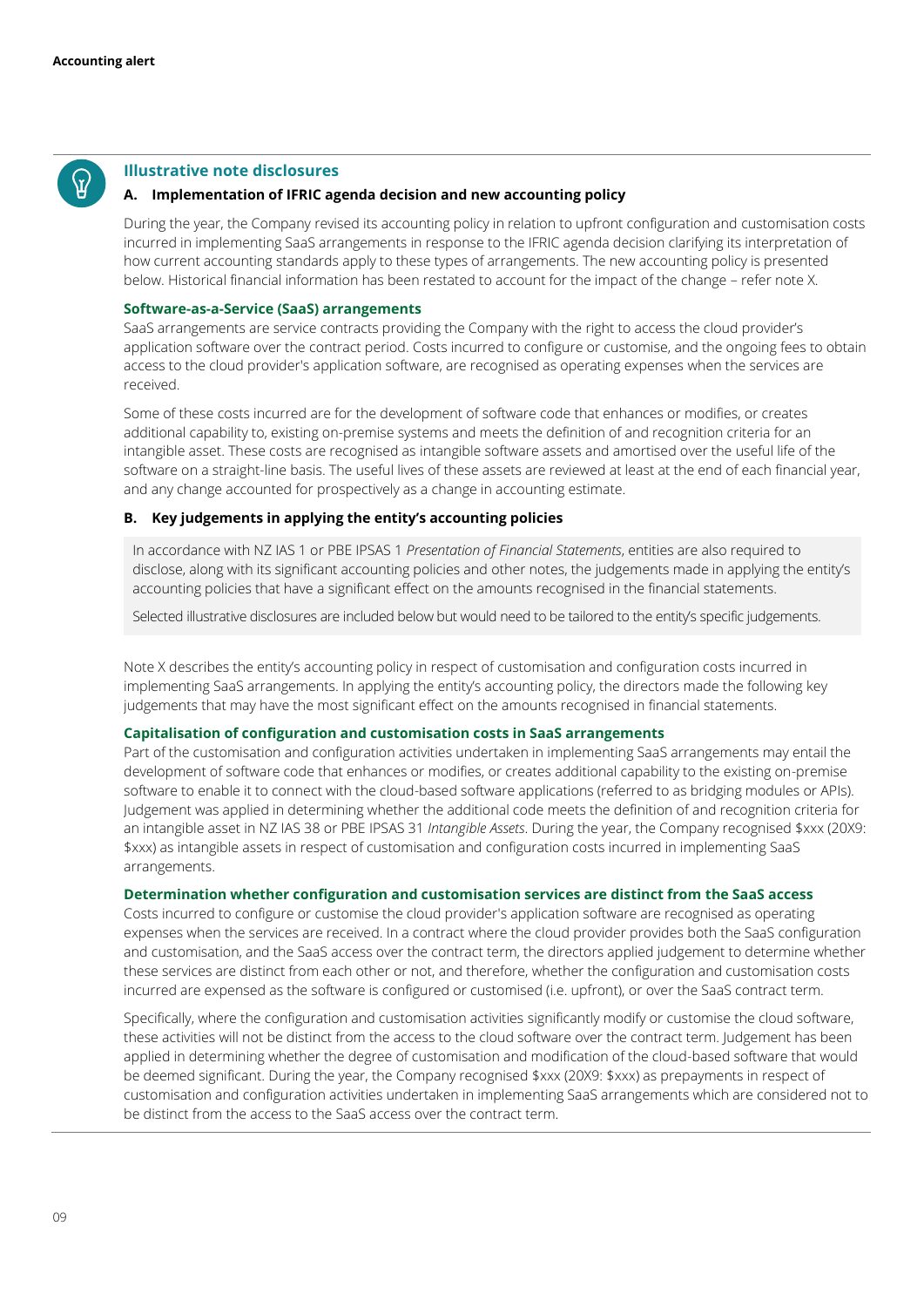

#### **Illustrative note disclosures (continued)**

#### **C. Retrospective restatement**

Where an entity retrospectively restates its historical financial information, NZ IAS 8 or PBE IPSAS 3 requires entities to disclose, to the extent practicable:

- For the current period and each prior period presented, the amount of the adjustment for each financial statement line item affected and, where applicable for basic and diluted earnings per share
- The amount of the adjustment relating to periods before those presented, and
- If retrospective application is impracticable for a particular prior period, or for periods before those presented, the circumstances and judgements made in making this determination, and a description of how and from when the change in accounting policy has been applied.

Further, NZ IAS 1 requires, where material, a statement of financial position as at the beginning of the earliest comparative period (i.e. a third balance sheet) to be presented when an entity applies an accounting policy retrospectively or makes a retrospective restatement of items in its financial statements. For 30 June 2021 yearends, that is 1 July 2019. [*PBEs are not required to present a third balance sheet*.]

For the purpose of the illustration below, it was assumed that an entity has implemented a SaaS arrangement over a two-year period, starting during the year ended 30 June 20X9 and completing the implementation during the prior year ended 30 June 20X0. Tax impacts have been excluded, and only selected financial statement line items presented.

As disclosed in note X, the Company revised its accounting policy in relation to SaaS arrangements during the year resulting from the implementation of agenda decisions issued by the IFRIC. Historical financial information has been restated to account for the impact of the change in accounting policy, as follows:

| <b>Financial statement item</b>            | <b>30 June 20X0</b><br>DR/(CR) | <b>1 July 20X9</b><br>DR/(CR) |
|--------------------------------------------|--------------------------------|-------------------------------|
| <b>Statement of financial position</b>     |                                |                               |
| Intangible assets                          | (xxx)                          | (xxx)                         |
| <b>Total assets/Net assets</b>             | (xxx)                          | (xxx)                         |
| Retained earnings                          | <b>XXX</b>                     | <b>XXX</b>                    |
| <b>Total equity</b>                        | <b>XXX</b>                     | <b>XXX</b>                    |
| <b>Statement of comprehensive income</b>   |                                |                               |
| IT related expense                         | <b>XXX</b>                     |                               |
| Depreciation and amortisation              | (xxx)                          |                               |
| <b>Profit before tax</b>                   | <b>XXX</b>                     |                               |
| <b>Statement of cashflows</b>              |                                |                               |
| Payments to suppliers and employees        | (xxx)                          | $\overline{\phantom{0}}$      |
| Net cash generated by operating activities | (xxx)                          |                               |
| Payments to acquire intangible assets      | <b>XXX</b>                     |                               |
| Net cash used in investing activities      | <b>XXX</b>                     |                               |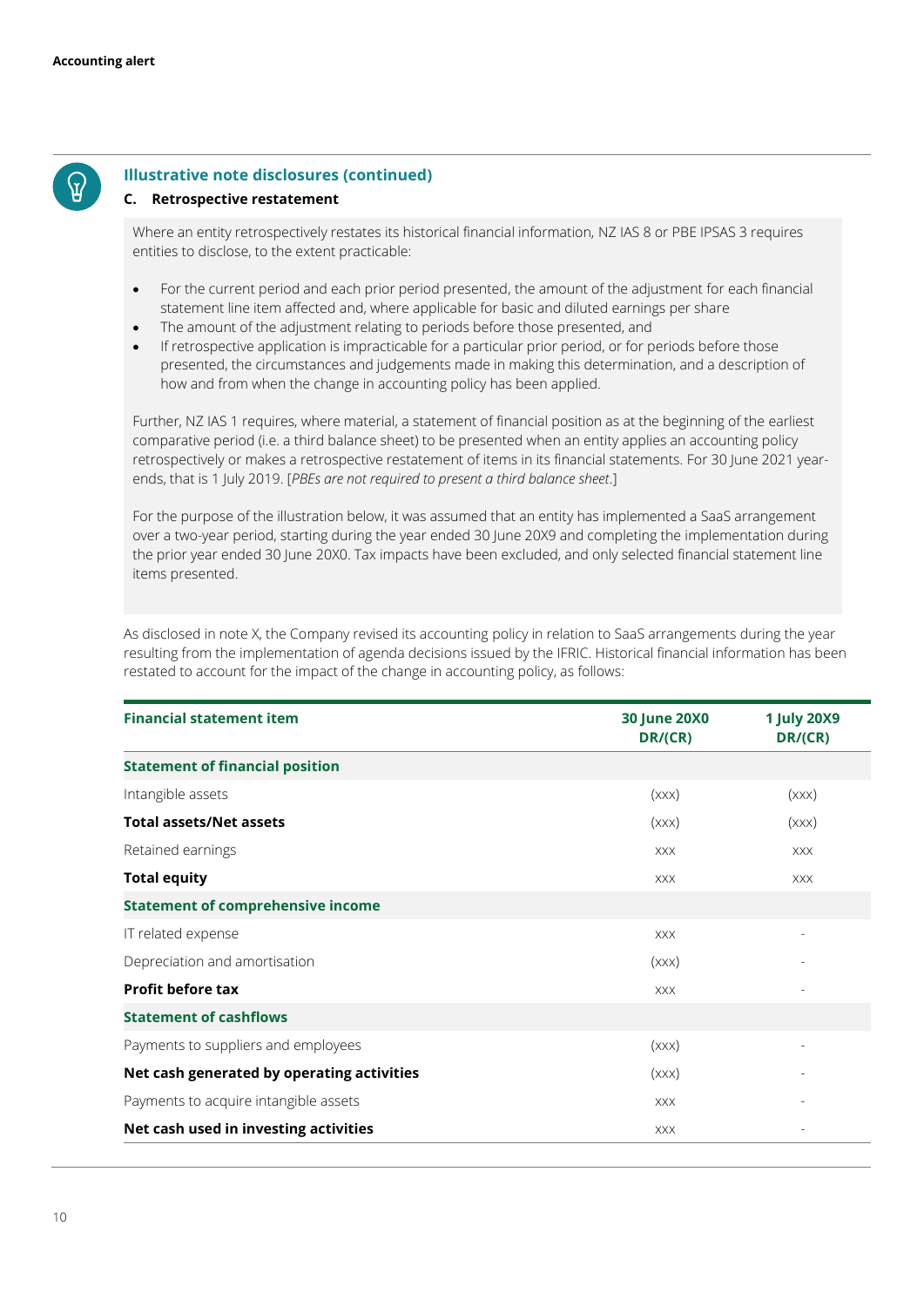## **Beyond the accounting**

Beyond the immediate accounting impacts arising from the application of the IFRIC agenda decisions in respect of SaaS arrangements, there may be several other possible impacts for entities to consider.



#### **Financial reporting and wider business impacts**

- **Tax implications** consult with tax advisors in respect of any potential change in tax treatment for SaaS arrangements. From a deferred tax perspective (on the assumption that the tax treatment remains unchanged), the reduction in the carrying value of software assets to an amount that is lower than its tax base, will result in a deferred tax asset which will need to be assessed for recoverability
- **Debt covenants** Many entities have debt covenants specific to profit targets, such as EBIT, EBITDA or PBT. Whilst many may have a carve out for changes in accounting standards, this change may not fall within that category. Early engagement with financiers is key and consultation with legal counsel may be appropriate
- **Remuneration schemes with profit targets** Consider the possible impact on remuneration schemes which are linked profit measures such as EBIT, EBITDA or PBT, including any share-based payment performance hurdles
- **Mergers and acquisitions**  Consider the possible impact on asset valuations, purchase price allocations or postacquisition ratios, including any contingent consideration based on profit measures
- **Segments** Where entities may previously have allocated either capital spend or amortisation over segments, entities may need to reconsider how this is done going forward
- **Impairment models** Consider impact on impairment models. Many of these models start with EBITDA, followed by non-cash adjustments. These may be starting with a lower EBITDA number but the assets in the cash-generating unit will no longer include some software
- **Budgets and forecasts** Consider any revisions which may be required to current budgets and forecasts in response to any changes in an entity's accounting policy in respect of SaaS arrangements
- **Framework for application of accounting policy** In addition to an appropriate accounting policy, consider developing a practical framework to help the business identify the information and documentation needed to apply the accounting policy for SaaS arrangements consistently and appropriately. A key factor in this framework will be the collaboration between Finance and IT starting from the business case stage
- **Information and systems** To support the consistent and appropriate application of the accounting policy for SaaS arrangements, consideration should be given to any changes to existing or new systems that may be required to obtain the required information.

#### **Regulator expectations**

- **Implementation process and consistent application of accounting policy Undertaking a robust process of** analysing and documenting the impact of the IFRIC agenda decision is important, including the development of an appropriate accounting policy for SaaS arrangements. The entity should be in a position to explain judgements made and provide evidence of the consistent application of its accounting policy, including any retrospective adjustments made to previously capitalised costs
- **Reporting period in which to implement IFRIC agenda decision** Entities are expected to implement IFRIC agenda decisions as soon as possible, suggesting the next reporting date may be appropriate, or be in a position to explain where this is not possible
- **Disclosures** Clear disclosures of the impact of implementing the IFRIC agenda decisions on its financial statements are expected.